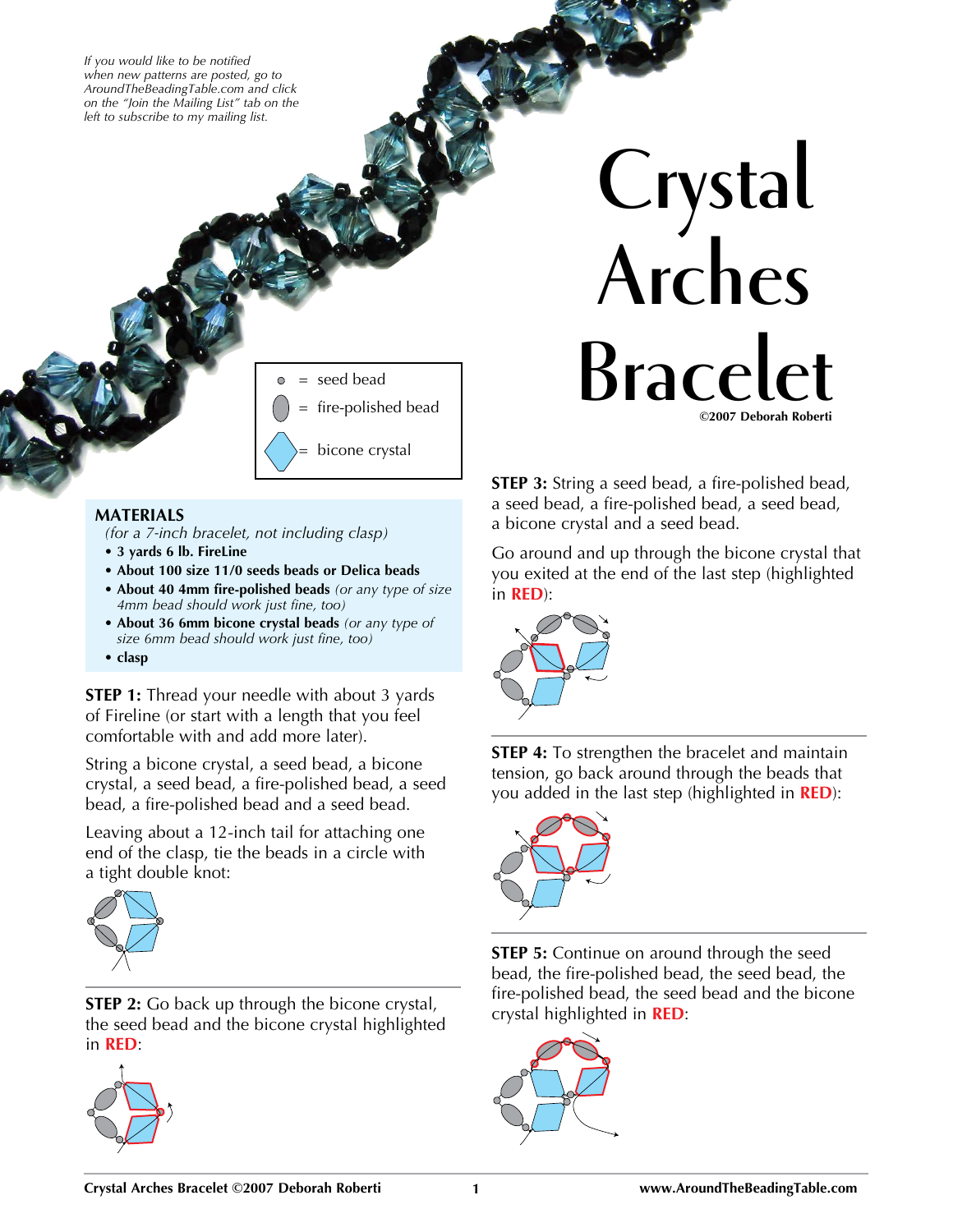**STEP 6:** String a seed bead, a bicone crystal, a seed bead, a fire-polished bead, a seed bead, a fire-polished bead and a seed bead.

Go around and down through the bicone crystal that you exited at the end of the last step (highlighted in **RED**):



**STEP 7:** Again, to strengthen the bracelet and maintain tension, go back around through the beads that you added in the last step (highlighted in **RED**):



**STEP 8:** Continue back around through the seed bead, the bicone crystal, the seed bead, the firepolished bead, the seed bead and the fire-polished bead highlighted in **RED**:



**STEP 9:** String a seed bead, a bicone crystal, a seed bead, a bicone crystal and a seed bead.

Go around and up through the fire-polished bead, the seed bead and the fire-polished bead highlighted in **RED**:



**STEP 10:** Go back around through the beads that you added in the last step (highlighted in **RED**):



**STEP 11:** Continue back around through the seed bead, the bicone crystal, the seed bead and the bicone crystal highlighted in **RED**:



**STEP 12:** String a seed bead, a fire-polished bead, a seed bead, a fire-polished bead, a seed bead, a bicone crystal and a seed bead.

Go around and back down through the bicone crystal that you exited at the end of the last step (highlighted in **RED**):



**STEP 13:** Go back around through the beads that you added in the last step (highlighted in **RED**):



Many more FREE patterns on my website here: **https://www.aroundthebeadingtable.com/Tutorials/**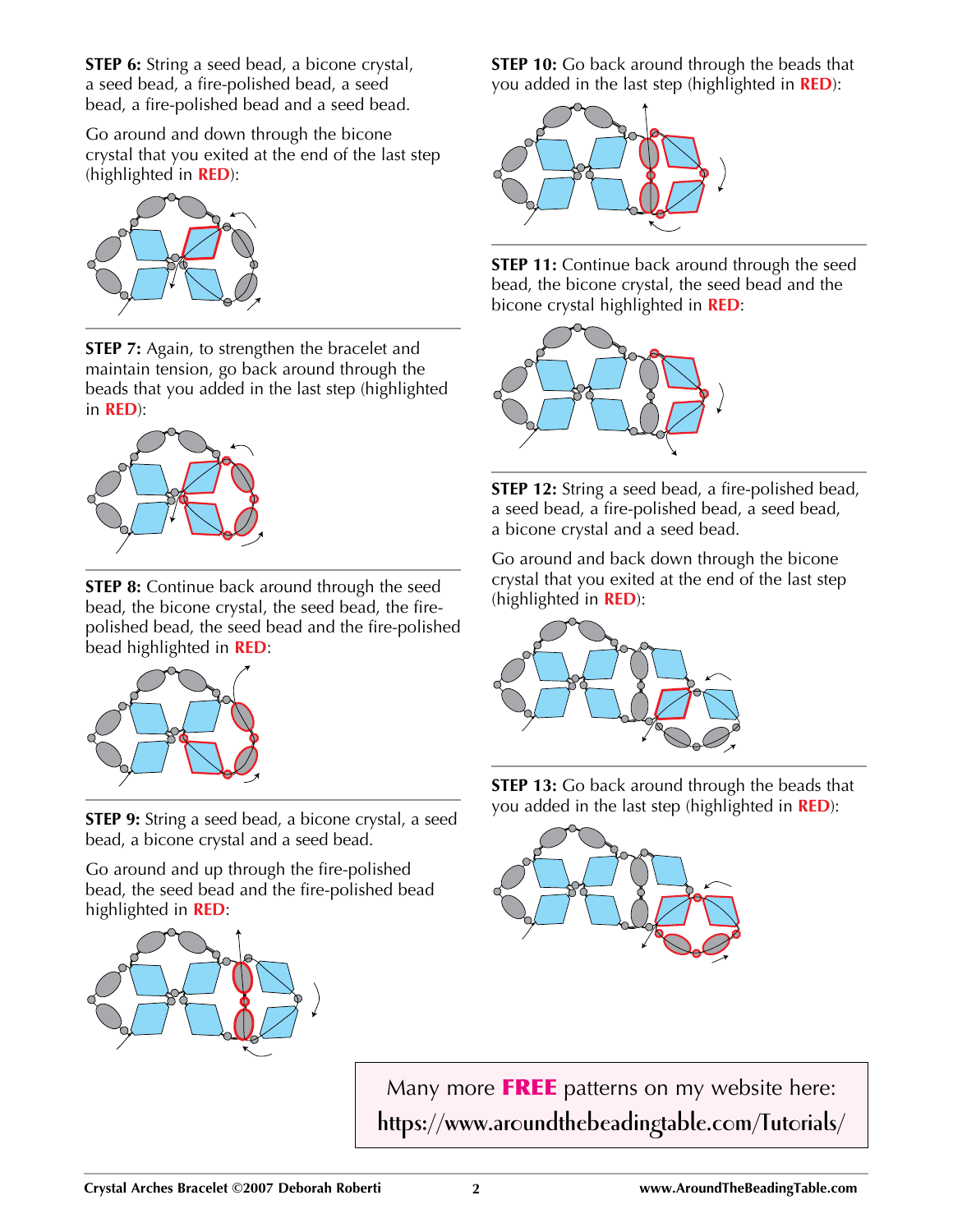**STEP 14:** Continue back around through the seed bead, the fire-polished bead, the seed bead, the fire-polished bead, the seed bead and the bicone crystal highlighted in **RED**:



**STEP 15:** String a seed bead, a bicone crystal, a seed bead, a fire-polished bead, a seed bead, a fire-polished bead and a seed bead.

Go around and back up through the bicone crystal that you exited at the end of the last step (highlighted in **RED**):



**STEP 16:** Go back around through the beads that you added in the last step (highlighted in **RED**):



**STEP 17:** Continue back around through the seed bead, the bicone crystal, the seed bead, the firepolished bead, the seed bead and the fire-polished bead highlighted in **RED**:



**STEP 18:** String a seed bead, a bicone crystal, a seed bead, a bicone crystal and a seed bead.

Go around and down through the fire-polished bead, the seed bead and the fire-polished bead highlighted in **RED**:



**STEP 19:** Go back around through the beads that you added in the last step (highlighted in **RED**):



**STEP 20:** Continue back around through the seed bead, the bicone crystal, the seed bead and the bicone crystal highlighted in **RED**:



**STEP 21:** String a seed bead, a fire-polished bead, a seed bead, a fire-polished bead, a seed bead, a bicone crystal and a seed bead.

Go around and up through the bicone crystal that you exited at the end of the last step (highlighted in **RED**):